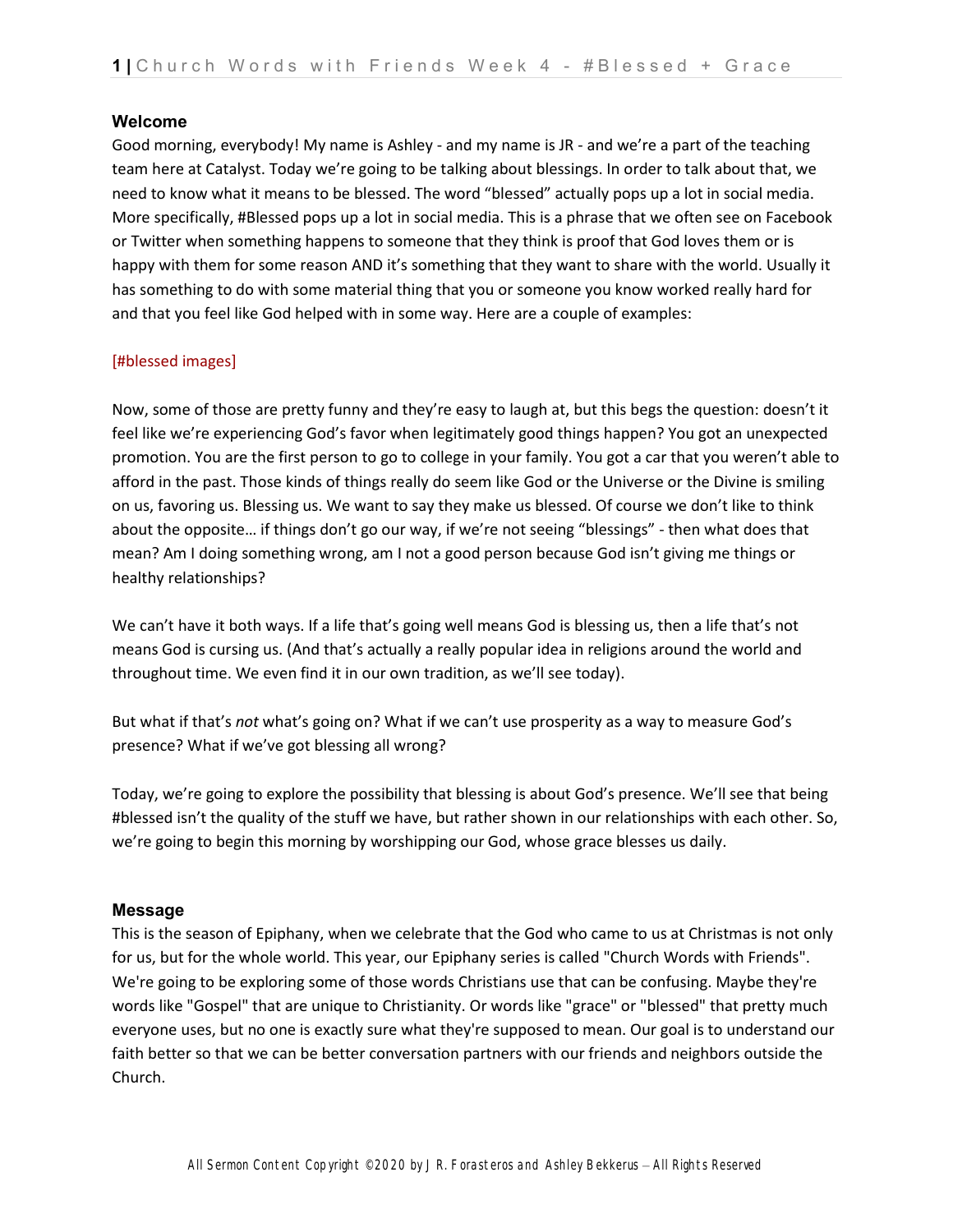And since friends are so nice, we're going to do two words each week. By learning these 'church words' together, we'll uncover new dimensions to our faith.

We began with God & Trinity, and discovered that when we say God is Trinity, we're saying God is most essentially self-giving love. God created us to join in giving ourselves in love to each other. Next, we talked about Gospel and Incarnation and saw that what makes Jesus worthy of our worship, what proves he is a god worth following, is that he demonstrates his love by becoming one of us, giving up his divine privileges and sacrificing himself for us.

Last week was all about the Cross. We explored the ideas of Wrath and Atonement, and we saw that the cross isn't about God taking a Xanax or punishing Jesus instead of us. Rather, it's about God loving us enough to save us from ourselves.

Today, we're beginning with that word Blessed. In some ways, this is the other side of the coin from last week - if some of us imagine God to be an angry, smiting deity we have to walk on eggshells around, then others of us imagine God as some sort of indulgent Santa Claus. You can't turn anywhere without people claiming to be blessed, and when you look at why they say they're blessed, well it's pretty easy to figure out how we measure blessing. We could lump it all together under the banner of 'prosperity'. New business venture, a financial windfall, success in a project, success of someone we love (like kids).

[Scripture Slide 1] That's understandable - the concept of blessing as something we measure by material prosperity is ancient. If we're going to get really technical (and you know we are!), then "Blessing" is a relational category. One of the most famous blessings in the whole Bible illustrates this. In Numbers 6, God gives Moses a blessing for the priests of Israel to use. Notice what the blessing entails:

Then the LORD said to Moses, "Tell Aaron and his sons to bless the people of Israel with this special blessing: 'May the LORD bless you and protect you. May the LORD smile on you and be gracious to you. May the LORD show you his favor and give you his peace.' -- Numbers 6:22-26

Blessing is about God's presence with us. Which raises the question, *how do we know if God is with us?* And here's the short mental leap to material prosperity. Again, we see this reflected in the Scriptures.

[Scripter Slide 2] Check out another of the most famous blessings in the Bible, from the end of Deuteronomy 28. This is from Moses, about 40 years after that previous blessing. This is right before God's people are going to settle the Promised Land. Listen to how blessing is measured here:

If you fully obey the LORD your God and carefully keep all his commands that I am giving you today, the LORD your God will set you high above all the nations of the world. You will experience all these blessings if you obey the LORD your God: Your towns and your fields will be blessed. Your children and your crops will be blessed. The offspring of your herds and flocks will be blessed. Your fruit baskets and breadboards will be blessed. Wherever you go and whatever you do, you will be blessed… -- Deuteronomy 28:1-6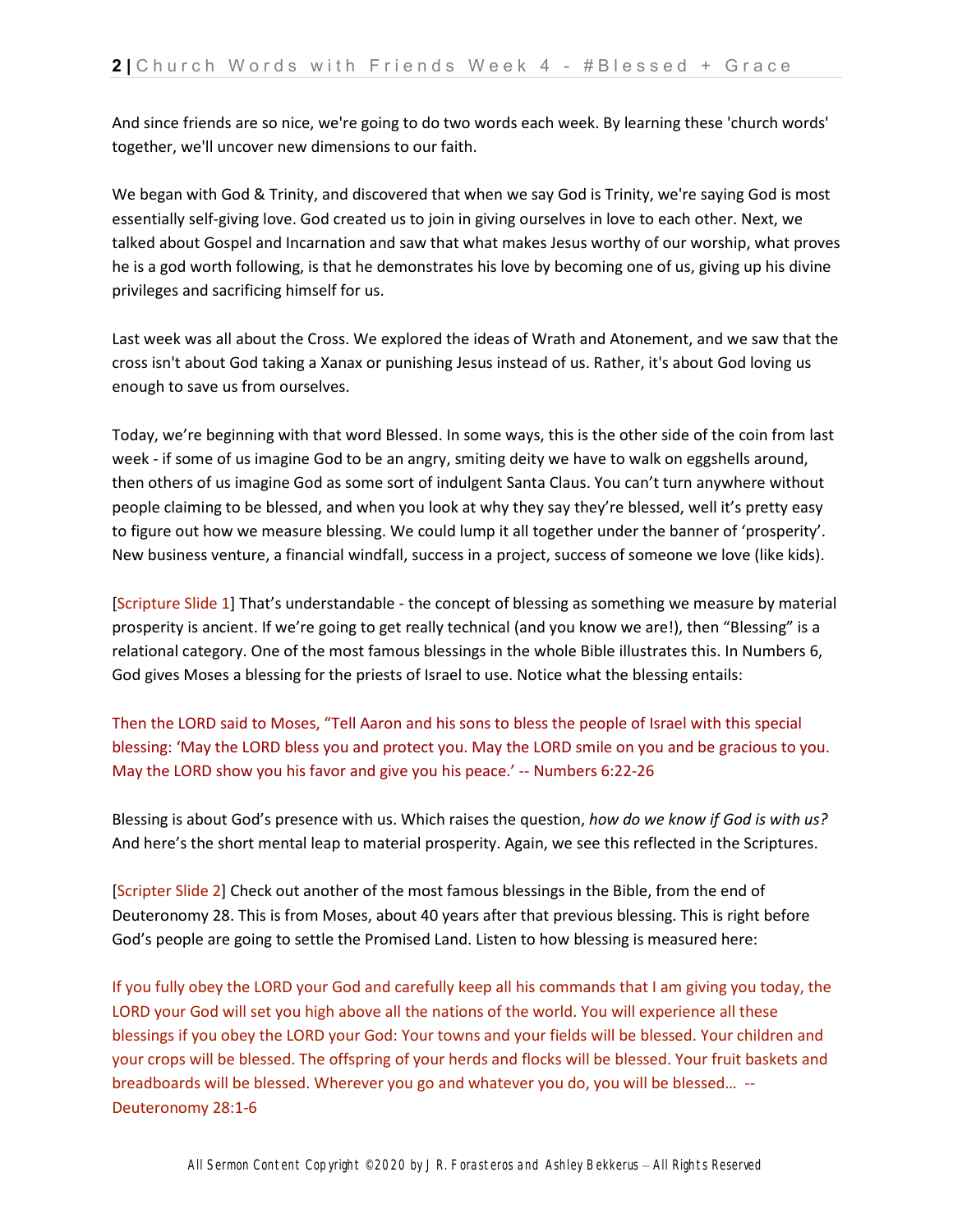It keeps going, but you get the idea. This is what we might call the "majority opinion" theology in the Old Testament. "Blessing" is revealed by material prosperity. You want to know if God is with you? Look at what you have.

So if you're rich, God must be with you. If your crops are healthy (or, we might say, if your job is going well), God must be with you. Family healthy, wealthy and wise? God must be with you.

And that implies a strong corollary: if you're poor, God isn't with you. Bad crops or job turmoils? God isn't with you. Rebellious kids, family strife, illness? God isn't with you. And it's an even shorter walk from "God isn't with you" to "God is against you". After all, what's the opposite of blessing? Curse.

And even more, you can see in Deuteronomy how material prosperity is all tied to obedience to God. You want good stuff? You want to be healthy, wealthy and wise? Then obey God.

Blessing becomes a reward. That guy's rich? He must have *earned it*. But that poor person? They're cursed. They're lazy and probably stupid. They don't *deserve* wealth, otherwise they'd have it.

You can feel the transactional nature of our attitude toward material blessing, can't you? That's poison. Transactions are the enemies of relationships.

That's why we called this perspective the "majority opinion" - other writers in the Old Testament recognize that blessing isn't a transaction, that we can't measure God's presence by material prosperity. If you know the story of the book of Job - where a materially prosperous, godly man loses everything *even though he's very godly* - then you know a really powerful example.

The story of Job points out what we know if we think about blessing for even a minute or two: we all know amazing, spiritual people who are poor or sick or suffering. And we all know some relatively awful, selfish people who prosper (and even call themselves #Blessed).

[Scripture Slide] That's why, when we get to the New Testament and writings about Jesus, it's so much easier to see this. Most of our Old Testament was written by cultural elites - the wealthy and educated, the literate. Royal scribes. You can imagine how much easier a time they have associating material prosperity with God's presence. But the early Christians belonged to the bottom rungs of society. They were almost uniformly poor and oppressed. Even Jesus was considered something of a backwoods hillbilly - at least until people heard him preach.

Jesus begins his famous sermon on the mount with a list of people who are #Blessed, and let's just say it's not at all what people were used to.

God blesses those who are poor and realize their need for him, for the Kingdom of Heaven is theirs. God blesses those who mourn, for they will be comforted.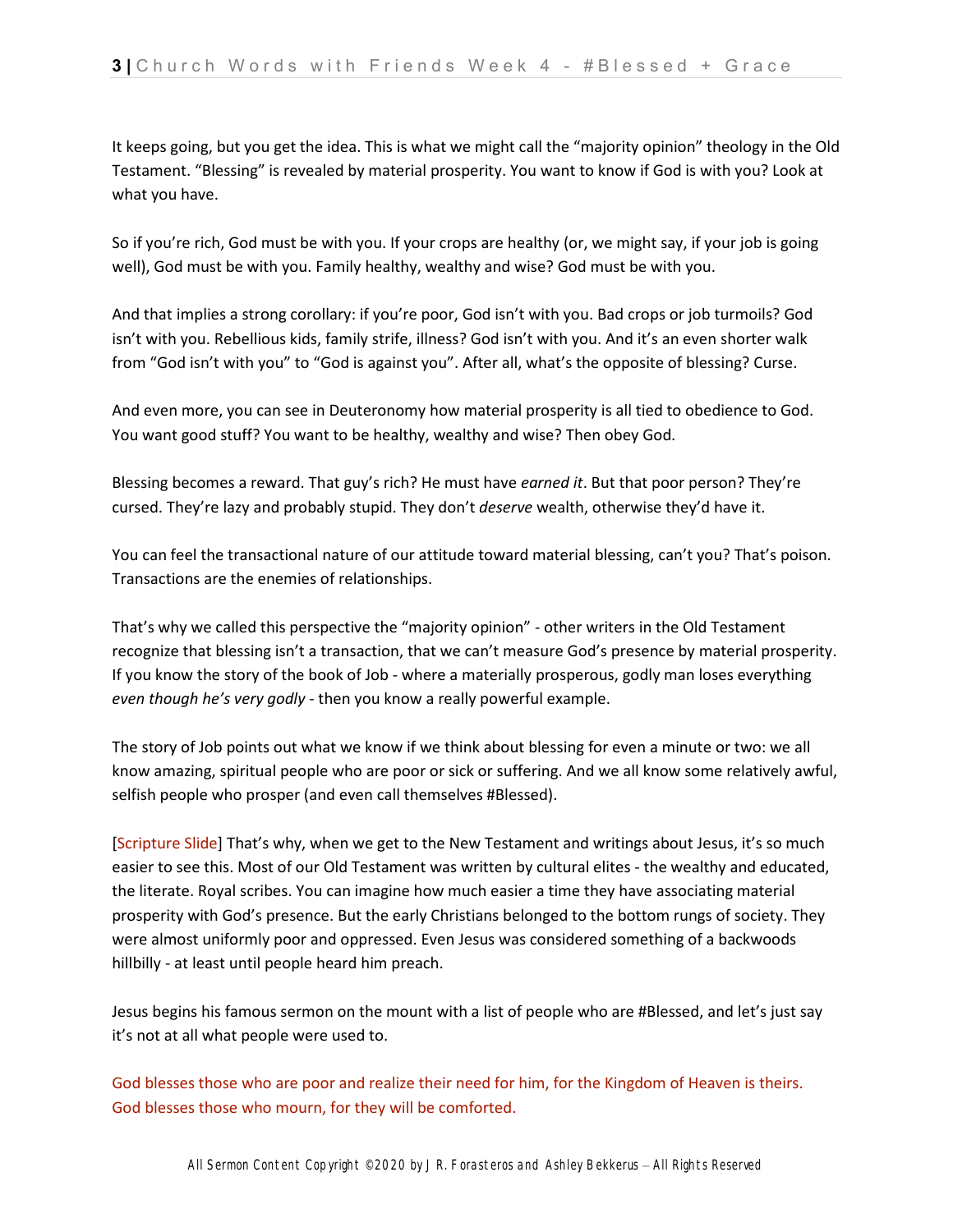God blesses those who are humble, for they will inherit the whole earth. God blesses those who hunger and thirst for justice, for they will be satisfied. God blesses those who are merciful, for they will be shown mercy. God blesses those whose hearts are pure, for they will see God. God blesses those who work for peace, for they will be called the children of God. God blesses those who are persecuted for doing right, for the Kingdom of Heaven is theirs. God blesses you when people mock you and persecute you and lie about you and say all sorts of evil things against you because you are my followers. -- Matthew 5:1-11

It's not the wealthy but the poor who are blessed.

It's not the joyful but the mourning who are blessed.

It's not the proud but the humble. Not the conqueror, but the merciful. Not the full and powerful but the hungry and oppressed.

Jesus insists that our idea that blessing can be measured by material prosperity is completely wrong. We've got it upside down.

Which begs the question - is this a worthless idea that we need to abandon all together? If we have it wrong, should we move away from this language and learn new ways to talk about our world that are more specific? No, it's actually really powerful to continue to use this language, we've just got the idea upside down.

What Jesus did in His sermon on the mount is reframe the idea of blessing in our relationships with one another. Those who mourn will be comforted - by someone who cares enough for them to comfort them. Those whose hearts are pure will see God and begin a beautiful relationship with a wonderful creator. Those who work for peace will be called Children of God and be brought into a family of people.

When we reframe blessing as something that comes out of a relationship, then Jesus' ministry begins to make a lot more sense. God is actively present in our relationships and that's what produces the blessings. That's part of what makes us #Blessed.

What does God's presence in our relationships look like? God is present with us as the Holy Spirit. The Holy Spirit comes to us after Jesus ascends. God gives the Holy Spirit as a gracious gift. And, thanks to Galatians, we know the proof of the Holy Spirit in our lives:

"But the Holy Spirit produces this kind of fruit in our lives: love, joy, peace, patience, kindness, goodness, faithfulness, gentleness, and self-control." - Galatians 5:22-23

The Spirit's work in our lives produces those fruit. So you want a way to measure whether you're #blessed? What if, instead of looking at our material prosperity, we considered our *character*? And of course the only way to measure our character is in relationship: Love is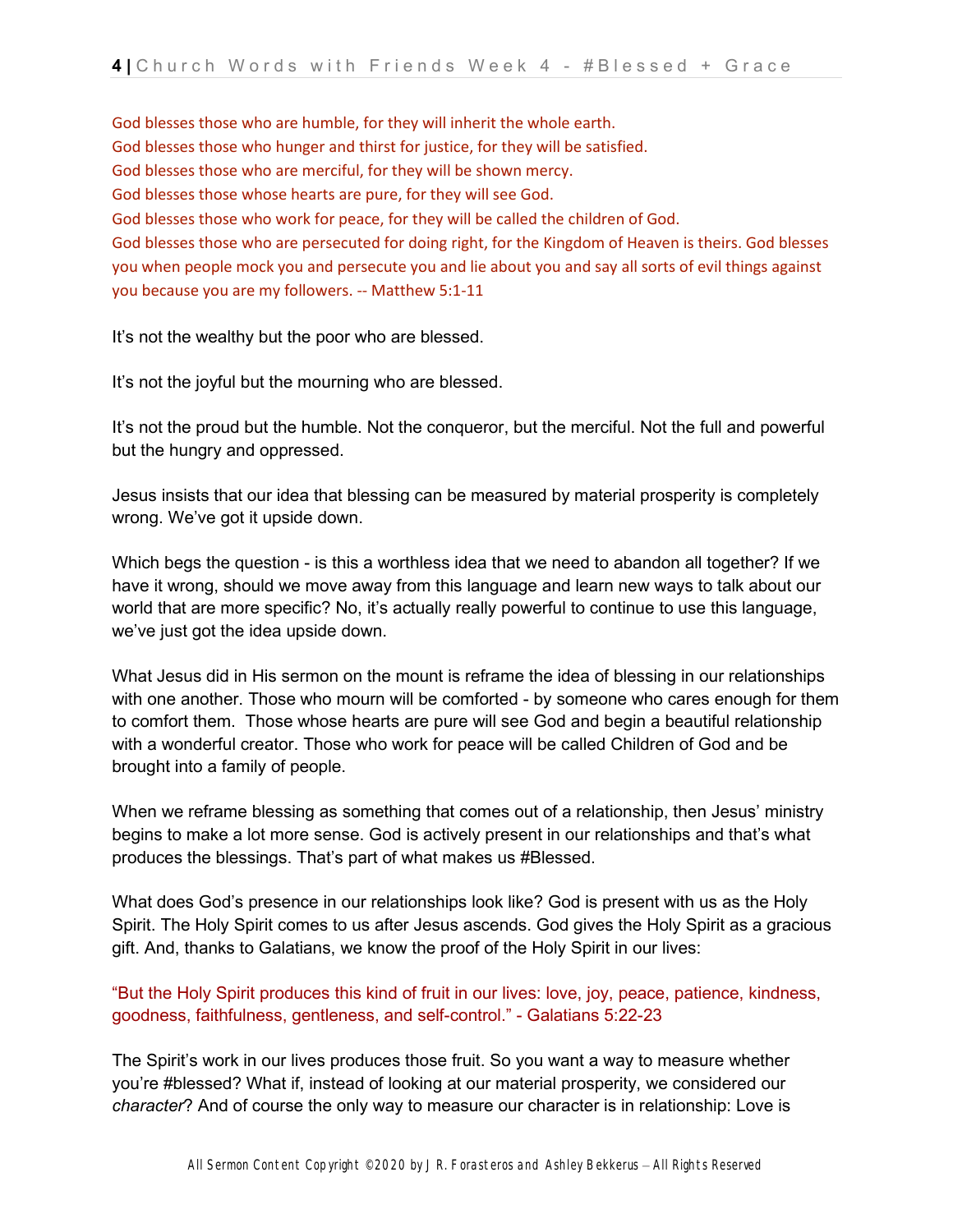experienced between two people. Joy can only be shared in relationships. Patience is only practiced with other people.

So Blessing isn't about material possessions, but God's presence. That's good news, but it doesn't quite go far enough. After all, if, no matter what blessing is - prosperity or presence, as long as it's still tied to our ability to achieve, to obey, to be faithful, then it doesn't really matter.

Because none of us is perfect. None of us follows God perfectly. None of us would qualify for those blessings promised in Deuteronomy. So who cares *what* constitutes a blessing?

This is where our other word for today, Grace, comes in. Last year, when I did some social media posts about what words we find confusing, I was surprised to find that *grace* was the most common word people mentioned.

It turns out, we're really bad at grace. Which is too bad because grace is…

…

Amazing.

Sorry. I'm sorry. But it is!

The simplest, most straight-forward definition of grace is this: unmerited favor. (And that word 'favor'? It's connected to the Hebrew word for 'blessing'. 'Blessing' was who had favor.

So what we mean when we say God is gracious is that *God gives us God's presence whether we deserve it or not*. God makes us part of God's own family. Not because we deserve it. Because God is good.

Jesus gives us grace by giving us the gift of his presence in our lives. It's free. Because Jesus is good. And the Holy Spirit, the gift of Jesus' presence is evidence of Jesus' grace to us. By giving us this gift, God has adopted us into God's family.

Here's how Paul says it in the letter to the Romans:

You have not received a spirit that makes you fearful slaves. Instead, you received God's Spirit when he adopted you as his own children. Now we call him, "Abba, Father." For his Spirit joins with our spirit to affirm that we are God's children. And since we are his children, we are his heirs. In fact, together with Christ we are heirs of God's glory. -- Romans 8:15-17

This blessing that shows up in our relationships is something that naturally comes out of our lives because of the presence of the Spirit. I.e. the fruits of the Spirit, like we talked about earlier.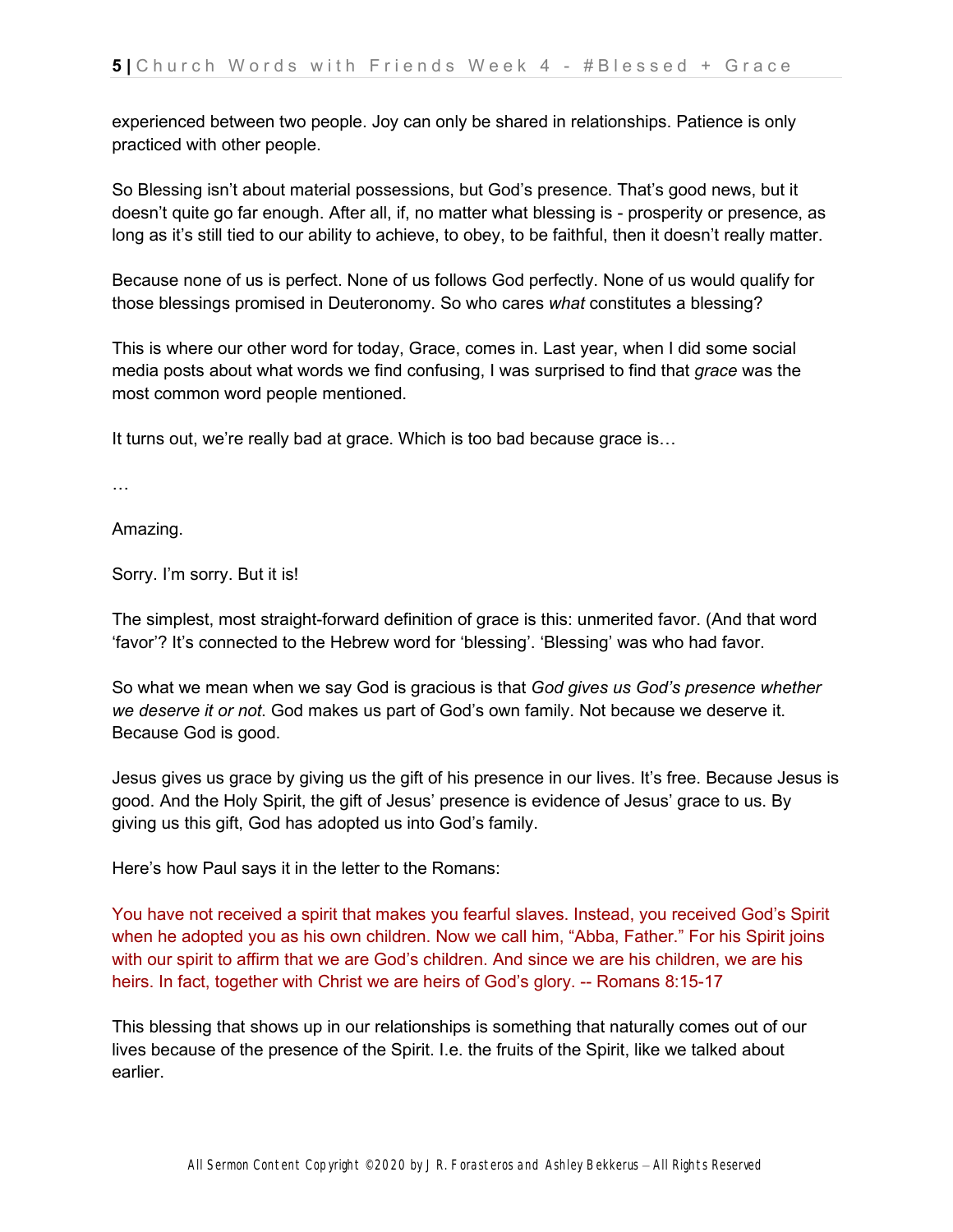You know what that means? That means that this is not something you create for yourself. You cannot create more blessing in your life, because it's actually naturally present within you. When we are most fully ourselves as God's children, this blessing flows out of who we are. For some of us, it's our joy. For example, I am blessed when I interact with Amanda because she always has the joy about her - a joy that I generally lack.

I've been blessed in the last couple of weeks by all the folks who have checked in on my brought food, hung out to keep me from going stir crazy.

I am blessed when I talk with and hang out with Debbie Reese because there is this patience that is just kind of around her. She doesn't ever seem rushed to me, even when she's stressed. That patience blesses me.

I am blessed when Boux and Shelly Bland are greeting. They have a warmth that exudes God's love.

I am blessed when I talk with Leroy and Elizabeth Sims because they both somehow make you feel so extremely cared for in the instant they see you.

I am blessed when I get to pray with Oscar and Rita Blanco. They have a deep faith and it comes through in how they pray.

I am blessed by getting to work behind the scenes with Pam and Tim Moriarty - they are constantly five steps ahead of me, fixing problems before I even knew they existed.

And we could go on and on...

It's not that any of these people *do* anything to make me or JR blessed. It's not that they strive to specifically bless people. It just pours out of them because of the grace afforded to them to be adopted into God's family and to have the presence of the Holy Spirit giving them the gifts to be apart of this family.

This family would not be the same without those people. It wouldn't be the same if we were missing any single one of you because the presence of the Holy Spirit makes you necessary to this family. Your mere presence - you being the most you you can be - is a blessing for all of us.

## **Communion + Examen**

[Communion Slide] We come to the table to be present with Jesus as he is present with us.

- 1. How easy is it for me to receive God's grace?
- 2. Who has God placed in my life as a blessing?
- 3. How can I receive God's grace this week?